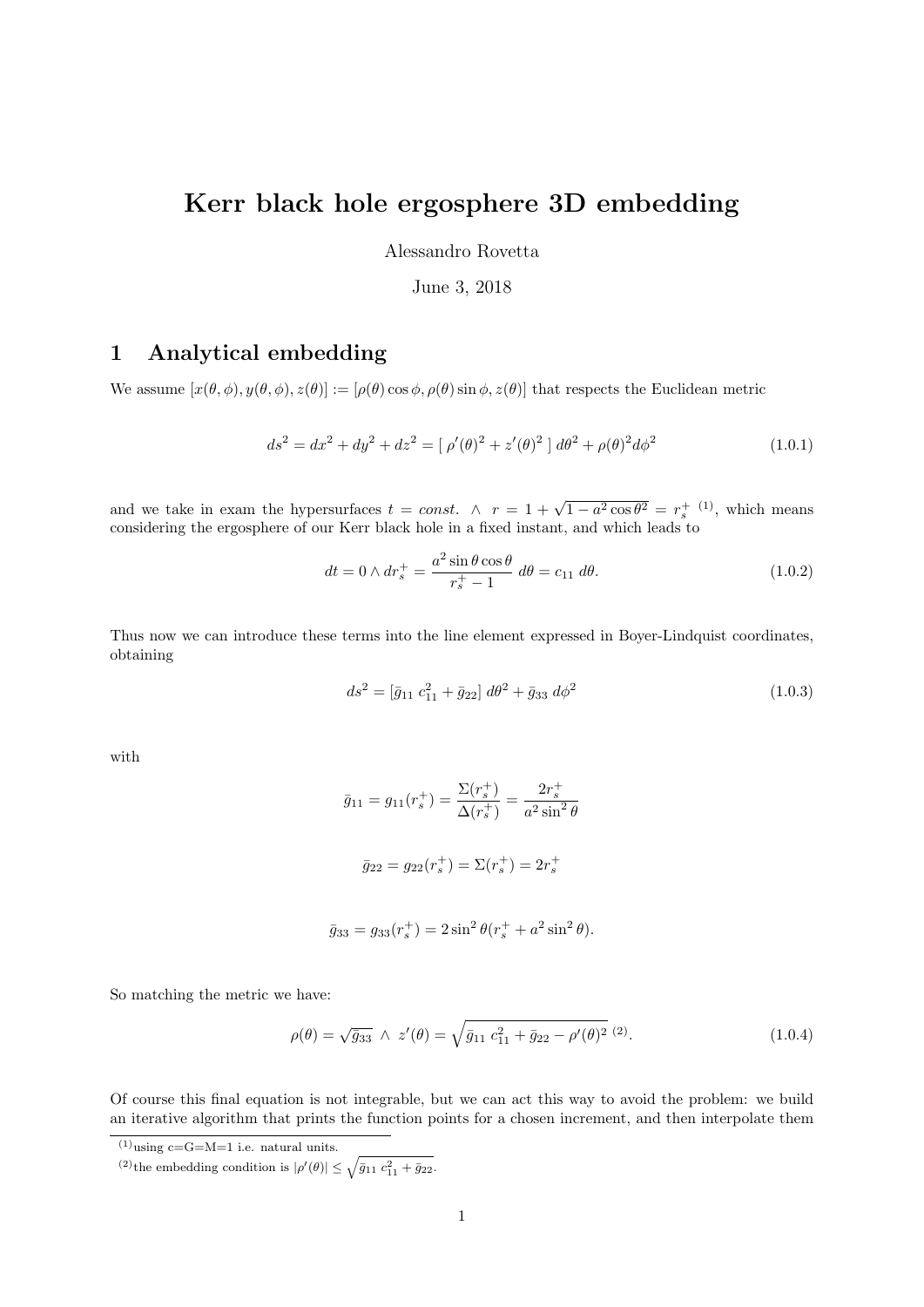with a polynomial function (very easy to integrate).<sup>(3)</sup> In order to choose the right increment, we can plot  $z'(\theta)$  with any free software (like Wolfram Alpha, Maxima etc...) and observe its behaviour<sup>(4)</sup>.

#### 2 Embedding plot for a=0.64

Now let's discuss what I found. The interpolations for the  $z'(\theta)$  functions are really good as we can see in the Figure 1 (exploiting the perodicity)



Figure 1: From the left we have: BH ergosphere and EH  $z'(\theta)$  plots in cartesian coordinate. Legend: blue  $\leftrightarrow$  interpolation, red  $\leftrightarrow$  real function.

Using the following  $z(\theta)$  functions

$$
\begin{cases}\n z(\theta)_{ER} = \sum_{j=0}^{9} A_j \theta^j \\
 z(\theta)_{EH} = \sum_{k=0}^{9} B_k \theta^k\n\end{cases}
$$
\n(2.0.1)

 $A = \begin{bmatrix} 1.5656, 0.0249015^*, -0.6747667, 1.453^*, -3.88, 7.2406667^*, -7.179, 3.866125^*, -1.0885667, 0.126576^* \end{bmatrix}$  $\boldsymbol{B} = [0.0017668, 0.5224, 0.1376867, -0.21216, 0.42266, -0.3633333, 0.1327271, -0.0201, 0.0004346, 0.0001193]$ 

where all components marked with <sup>\*</sup> must be multiplied by  $Sign(\theta)$ , we can finally "draw" a Kerr black hole ergosphere embedded in an Euclidean space. But in order to do that, noting that no offset has been set for the  $z(\theta)$  coordinate, we must remember that the quantity  $ds^2$  is conserved under each generic diffeomorfphic coordinates change; thus every hypersurface timelike or spacelike tangent vector, must remain as such. This is the reason why we need to set the EH  $z(0) = 0.9710162279$ : to "keep" the event horizon "symmetricaly inside" the ergosphere.

An other interesting result is that for  $\theta = 0$  and  $\theta = \pi$  the two 2D surfaces are no longer in contact (as we can clearly see in Fig. 3 in the next page).

 $(3)$ at the end of the paper I propose an example of program in C++ source code.

 $(4)$ I followed the same procedure for the horizon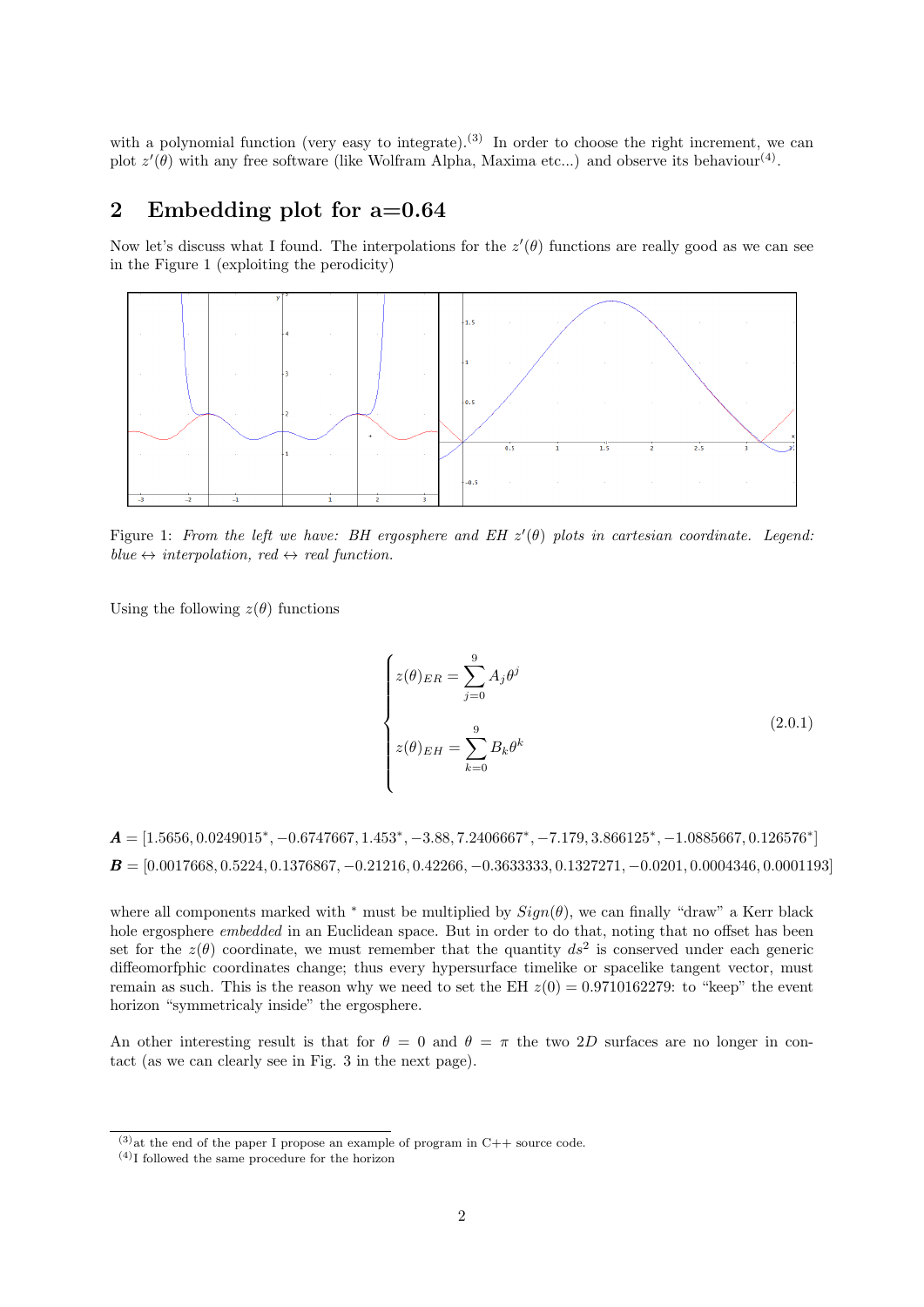

Figure 2: Black hole event horizon 3D embedding.



Figure 3: From the left we have: 1) BH "semi" ergosphere plotted with  $\theta \in [0, \frac{\pi}{2}]$  and EH plotted with  $\theta \in [0, \pi], 2$ ) BH ergosphere complete 3D embedding.